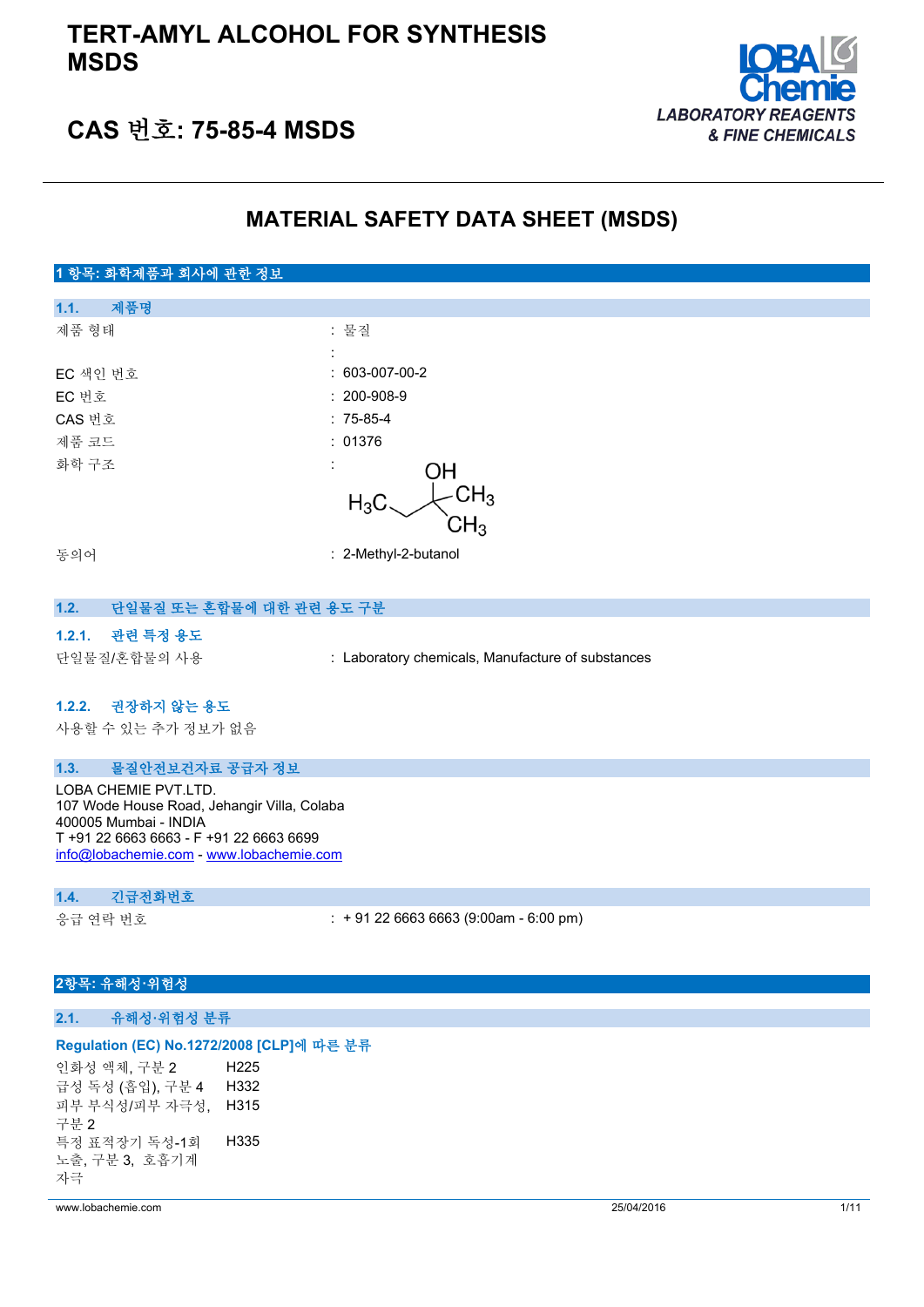물질안전보건자료

Regulation (EC) No. 1907/2006 (REACH) 와 개정된 Regulation(EU) 2015/830 준수

분류 범주 및 위험 고지 전문: 16항 참조

#### **Directive 67/548/EEC 또는 Directive 1999/45/EC에 따른 분류**

F; R11 Xn; R20 Xi; R37/38 R-단계 전문: 섹션 16 참조

#### **물리화학적, 인체 건강 및 환경상의악영향**

사용할 수 있는 추가 정보가 없음

| 예방조치문구를 포함한 경고표지 항목<br>2.2.          |                                                                                            |
|--------------------------------------|--------------------------------------------------------------------------------------------|
| 규정 (EC) No. 1272/2008에 따른 라벨 표시[CLP] |                                                                                            |
| 위험 표시 그림문자(CLP)                      |                                                                                            |
|                                      | GHS02<br>GHS07                                                                             |
| 신호어 (CLP)                            | : 위험                                                                                       |
| 유해·위험 문구(CLP)                        | : H225 - 고인화성 액체 및 증기<br>H315 - 피부에 자극을 일으킴<br>H332 - 흡입하면 유해함<br>H335 - 호흡기계 자극을 일으킬 수 있음 |
| 예방 조치 문구(CLP)                        | : P210 - 열, 뜨거운 표면 으로부터 멀리하시오 - 금연<br>P261 - 증기, 분진, 흄, 가스 를(을) 흡입하지 마시오.                  |

#### **2.3. 기타 정보**

사용할 수 있는 추가 정보가 없음

| 3항목: 구성성분의 명칭 및 함유량 |                                   |
|---------------------|-----------------------------------|
|                     |                                   |
| 단일물질<br>3.1.        |                                   |
| 명칭                  | : tert-AMYL ALCOHOL FOR SYNTHESIS |
| CAS 번호              | $: 75-85-4$                       |
| EC 번호               | $: 200 - 908 - 9$                 |
| EC 색인 번호            | $: 603-007-00-2$                  |
|                     |                                   |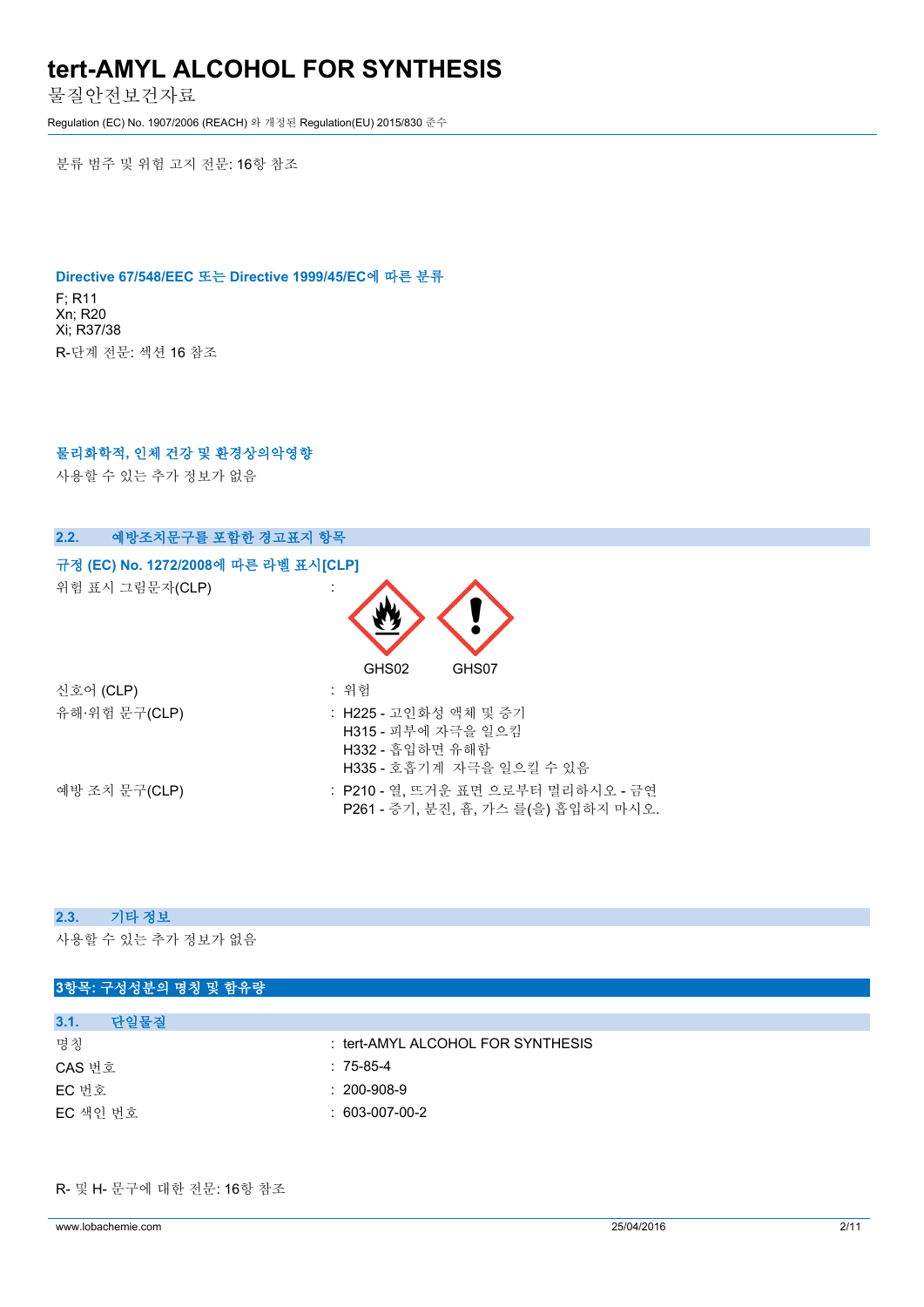물질안전보건자료

Regulation (EC) No. 1907/2006 (REACH) 와 개정된 Regulation(EU) 2015/830 준수

### **3.2. 혼합물**

해당없음

| 4항목: 응급조치요령                        |                                                                                                              |
|------------------------------------|--------------------------------------------------------------------------------------------------------------|
|                                    |                                                                                                              |
| 응급조치 요령<br>4.1.                    |                                                                                                              |
| 흡입했을 때                             | : 신선한 공기가 있는 곳으로 옮기고 호흡하기 쉬운 자세로 안정을 취하시오. 불편함을<br>느끼면 해독 치료 센터에 문의하거나 의료기관(의사)의 진찰을 받으시오.                   |
| 피부에 접촉했을 때                         | : 다량의 비누와 물로 씻으시오. 다시 사용전 오염된 의복은 세척하시오. 의학적인<br>조치·조언을 구하시오.                                                |
| 눈에 들어갔을 때                          | : 몇 분간 물로 조심해서 씻으시오. 가능하면 콘택트렌즈를 제거하시오. 계속 씻으시오.<br>의학적인 조치·조언을 구하시오.                                        |
| 먹었을 때                              | : 입을 씻어내시오. 의학적인 조치 조언을 구하시오.                                                                                |
| 4.2.<br>급성 및 만성의 가장 중요한 중상 및 효과    |                                                                                                              |
| 흡입 후 증상/효과                         | : 호흡기계 자극을 일으킬 수 있음.                                                                                         |
| 피부 접촉 후 증상/효과                      | : 피부에 자극을 일으킴.                                                                                               |
| 즉각적인 치료 및 특수 치료 필요 여부 표시<br>4.3.   |                                                                                                              |
| Treat symptomatically.             |                                                                                                              |
| 5항목: 폭발·화재시 대처방법                   |                                                                                                              |
|                                    |                                                                                                              |
| 5.1.<br>적절한 소화제                    |                                                                                                              |
| 적절한 소화제                            | : Carbon dioxide. Dry powder. Foam. Water spray.                                                             |
| 부적절한 소화제                           | : Do not use a heavy water stream.                                                                           |
| 화학물질로부터 생기는 특정 유해성<br>5.2.         |                                                                                                              |
| 화재 위험                              | : 고인화성 액체 및 증기.                                                                                              |
| 폭발 위험                              | : May form flammable/explosive vapour-air mixture.                                                           |
|                                    |                                                                                                              |
| 소방대원을 위한 조언<br>5.3.                |                                                                                                              |
| 화재 진압 중 보호                         | : Do not enter fire area without proper protective equipment, including respiratory<br>protection.           |
| 6항목: 누출사고시 대처방법                    |                                                                                                              |
| 인체를 보호하기 위해 필요한 조치사항 및 보호구<br>6.1. |                                                                                                              |
| 일반 조치                              | : Remove ignition sources. Use special care to avoid static electric charges. No open<br>flames. No smoking. |
| 6.1.1. 비응급 요원용                     |                                                                                                              |
| 응급 조치                              | : Evacuate unnecessary personnel.                                                                            |
| 6.1.2. 응급 구조대용                     |                                                                                                              |
| 보호 장비                              | : 적절한 개인 보호구를 착용하시오.                                                                                         |
| 응급 조치                              | : Ventilate area.                                                                                            |
|                                    |                                                                                                              |

## **6.2. 환경을 보호하기 위해 필요한 조치사항**

환경으로 배출하지 마시오.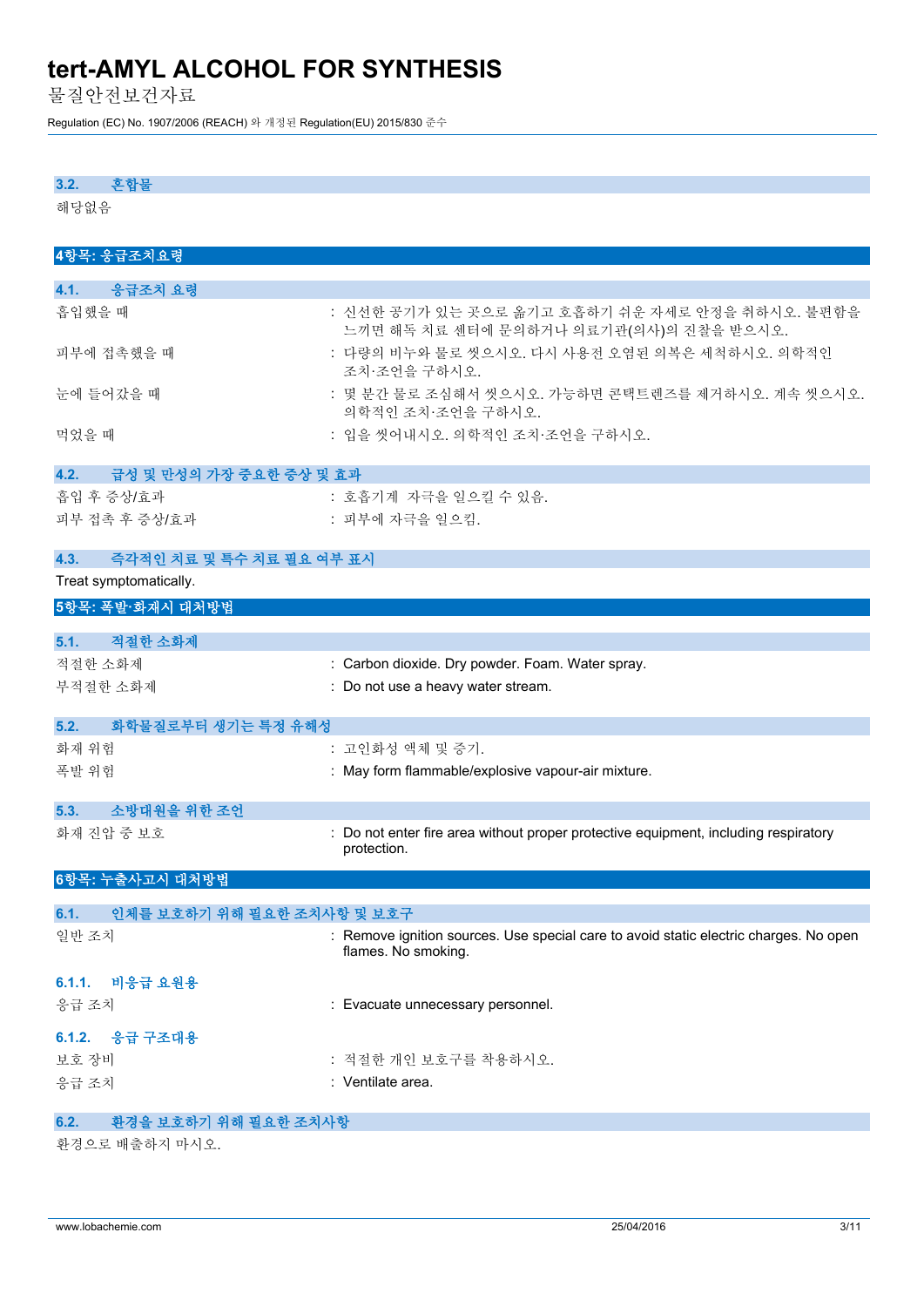물질안전보건자료

Regulation (EC) No. 1907/2006 (REACH) 와 개정된 Regulation(EU) 2015/830 준수

| 6.3.<br>정화 또는 제거 방법            |                                                                                                                                                                        |
|--------------------------------|------------------------------------------------------------------------------------------------------------------------------------------------------------------------|
| 세척 방법                          | : 유출물을 모으십시오. On land, sweep or shovel into suitable containers.                                                                                                       |
| 기타 항목 참조<br>6.4.               |                                                                                                                                                                        |
| 사용할 수 있는 추가 정보가 없음             |                                                                                                                                                                        |
| 7항목: 취급 및 저장방법                 |                                                                                                                                                                        |
| 안전취급요령<br>7.1.                 |                                                                                                                                                                        |
| 처리 시 위험 가중                     | : Handle empty containers with care because residual vapours are flammable.                                                                                            |
| 안전취급요령                         | : Avoid contact with skin and eyes. 스파크가 발생하지 않는 도구만을 사용하시오.<br>Keep away from sources of ignition - No smoking. 옥외 또는 환기가 잘 되는<br>곳에서만 취급하시오. Do not breathe vapours. |
| 위생 조치                          | : 이 제품을 사용할 때에는 먹거나, 마시거나 흡연하지 마시오. Wash hands and other<br>exposed areas with mild soap and water before eating, drinking or smoking and<br>when leaving work.        |
| 7.2.<br>피해야할 조건을 포함한 안전한 저장 방법 |                                                                                                                                                                        |
| 기술적 조치                         | : Proper grounding procedures to avoid static electricity should be followed. $\frac{1}{5}$ ><br>수용설비를 접합시키거나 접지하시오.                                                   |
| 보관 조건                          | : Keep in fireproof place. 용기를 단단히 밀폐하시오.                                                                                                                              |
| 피해야 할 물질                       | : Heat sources.                                                                                                                                                        |
| 특정 최종 사용<br>7.3.               |                                                                                                                                                                        |
| 사용할 수 있는 추가 정보가 없음             |                                                                                                                                                                        |
| 8항목: 노출방지 및 개인보호구              |                                                                                                                                                                        |
| 제어 매개 변수<br>8.1.               |                                                                                                                                                                        |
| 사용할 수 있는 추가 정보가 없음             |                                                                                                                                                                        |

| 8.2.<br>노출방지                 |                                      |
|------------------------------|--------------------------------------|
| 손보호                          | : Protective gloves                  |
| 눈보호                          | : Chemical goggles or safety glasses |
| 신체 보호                        | : 적절한 보호복을 착용하시오                     |
| 호흡기 보호                       | : 호흡기 보호구를 착용하시오.                    |
| 9항목: 물리화학적 특성                |                                      |
|                              |                                      |
| 9.1.<br>기본적인 물리화학적 특성에 대한 정보 |                                      |
| 물리적 상태                       | : 액체                                 |
| 색상                           | : Clear Colorless.                   |

| 냄새 | : camphor odor. |
|----|-----------------|
|    |                 |

냄새 역치 기대 기대 기대 기대 기대 가료없음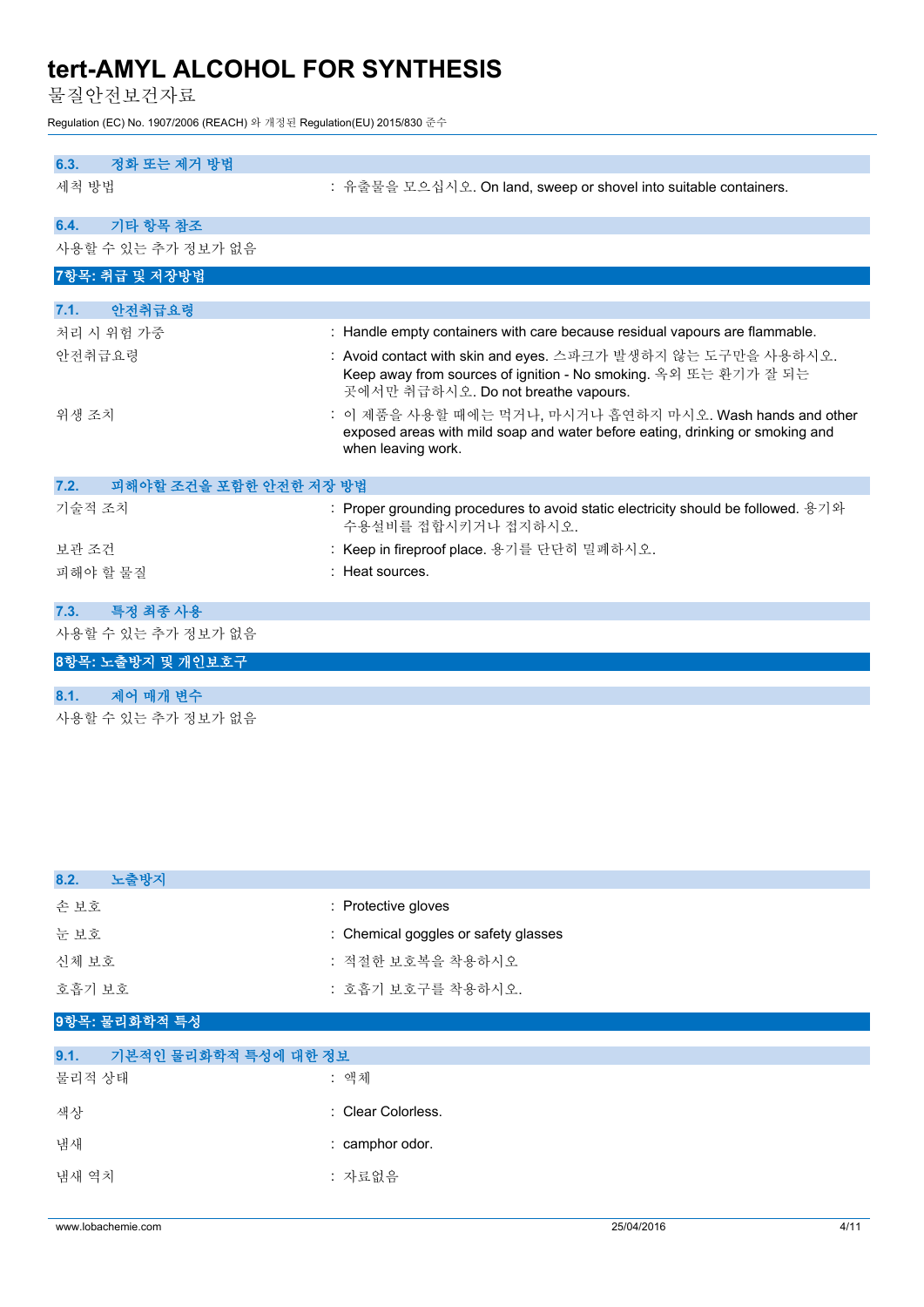물질안전보건자료

Regulation (EC) No. 1907/2006 (REACH) 와 개정된 Regulation(EU) 2015/830 준수

| pH                  | : 6 at 118 g/l at 20 °C     |
|---------------------|-----------------------------|
| 상대 증발 속도(부틸아세테이트=1) | : 자료없음                      |
| 녹는점                 | : -12 $^{\circ}$ C          |
| 어는점                 | : 자료없음                      |
| 초기 끓는점과 끓는점 범위      | : $102 °C$                  |
| 인화점                 | : 20 $^{\circ}$ C           |
| 자연발화 온도             | : 437 °C                    |
| 분해 온도               | : 자료없음                      |
| 인화성(고체, 기체)         | : Flammable<br>고인화성 액체 및 증기 |
| 증기압                 | $: 16$ hPa                  |
| 20°C에서의 상대 증기 밀도    | : 3                         |
| 상대 밀도               | : 자료없음                      |
| 비중/밀도               | : $0.81$ g/cm <sup>3</sup>  |
| 가스의 상대 밀도<br>용해도    | : 3.04<br>: 자료없음            |
| n-옥탄올/물분배계수         | : 0.77                      |
| 점도(동점도)             | : 자료없음                      |
| 점도(역학점도)            | : 자료없음                      |
| 폭발성                 | : 자료없음                      |
| 산화성                 | : 자료없음                      |
| 인화 또는 폭발 범위의 상한/하한  | $: 0.012 - 0.09$ vol %      |

| 9.2. 그 밖의 참고사항                  |
|---------------------------------|
| 사용할 수 있는 추가 정보가 없음              |
| 10항목: 안정성 및 반응성                 |
| 10.1.<br>반응성                    |
| 사용할 수 있는 추가 정보가 없음              |
| 10.2.<br>화학적 안정성                |
| Stable under normal conditions. |
| 10.3. 유해 반응의 가능성                |
| 사용할 수 있는 추가 정보가 없음              |
| 10.4.<br>피해야 할 조건               |

Open flame. 열. Sparks.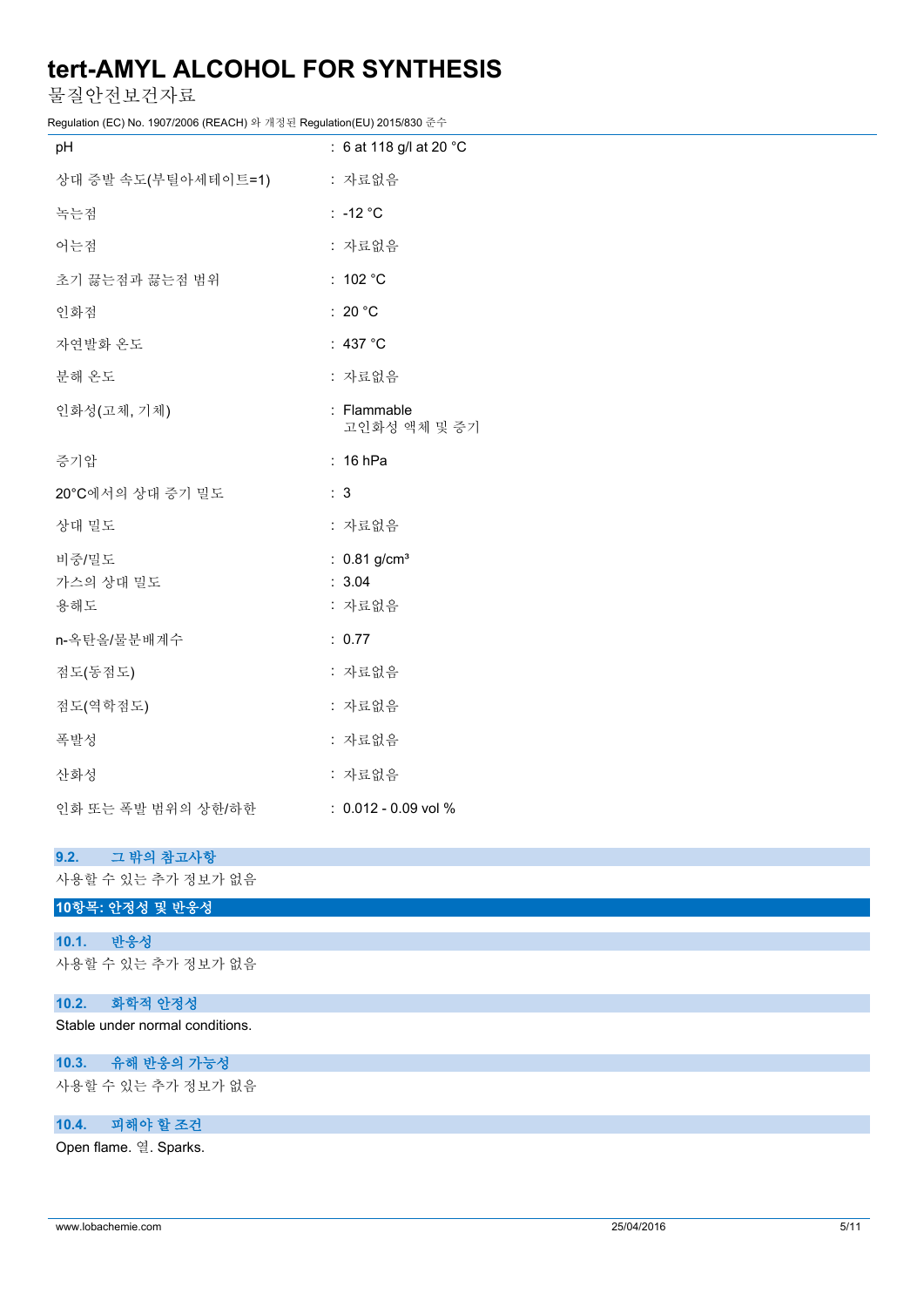물질안전보건자료

Regulation (EC) No. 1907/2006 (REACH) 와 개정된 Regulation(EU) 2015/830 준수

## **10.5. 피해야 할 물질**

사용할 수 있는 추가 정보가 없음

### **10.6. 분해시 생성되는 유해물질**

May release flammable gases.

| 11항목: 독성에 관한 정보                         |                                        |
|-----------------------------------------|----------------------------------------|
|                                         |                                        |
| 11.1. 독성에 대한 정보                         |                                        |
| 급성 독성                                   | : 흡입: 흡입하면 유해함.                        |
| 피부 부식성 또는 자극성                           | : 피부에 자극을 일으킴.                         |
|                                         | pH: 6 at 118 g/l at 20 °C              |
| 심한 눈 손상 또는 자극성                          | : 분류되지 않음<br>pH: 6 at 118 g/l at 20 °C |
| 호흡기 또는 피부 과민성                           | : 분류되지 않음                              |
| 생식세포 돌연변이 유발성                           | : 분류되지 않음                              |
| 발암성                                     | : 분류되지 않음                              |
| 생식독성                                    | : 분류되지 않음                              |
| 특정 표적장기 독성 (1회 노출) : 호흡기계 자극을 일으킬 수 있음. |                                        |
| 특정 표적장기 독성 (반복 노출) : 분류되지 않음            |                                        |
| 흡인유해성                                   | : 분류되지 않음                              |

### **12항목: 환경에 미치는 영향**

## **12.1. 독성** 사용할 수 있는 추가 정보가 없음

### **12.2. 잔류성 및 분해성**

사용할 수 있는 추가 정보가 없음

## **12.3. 생물 농축 가능성**

| tert-AMYL ALCOHOL FOR SYNTHESIS (75-85-4) |      |  |
|-------------------------------------------|------|--|
| n-옥탄올/물분배계수                               | 0.77 |  |

#### **12.4. 토양 이동성**

| 사용할 수 있는 추가 정보가 없음 |  |  |
|--------------------|--|--|
|                    |  |  |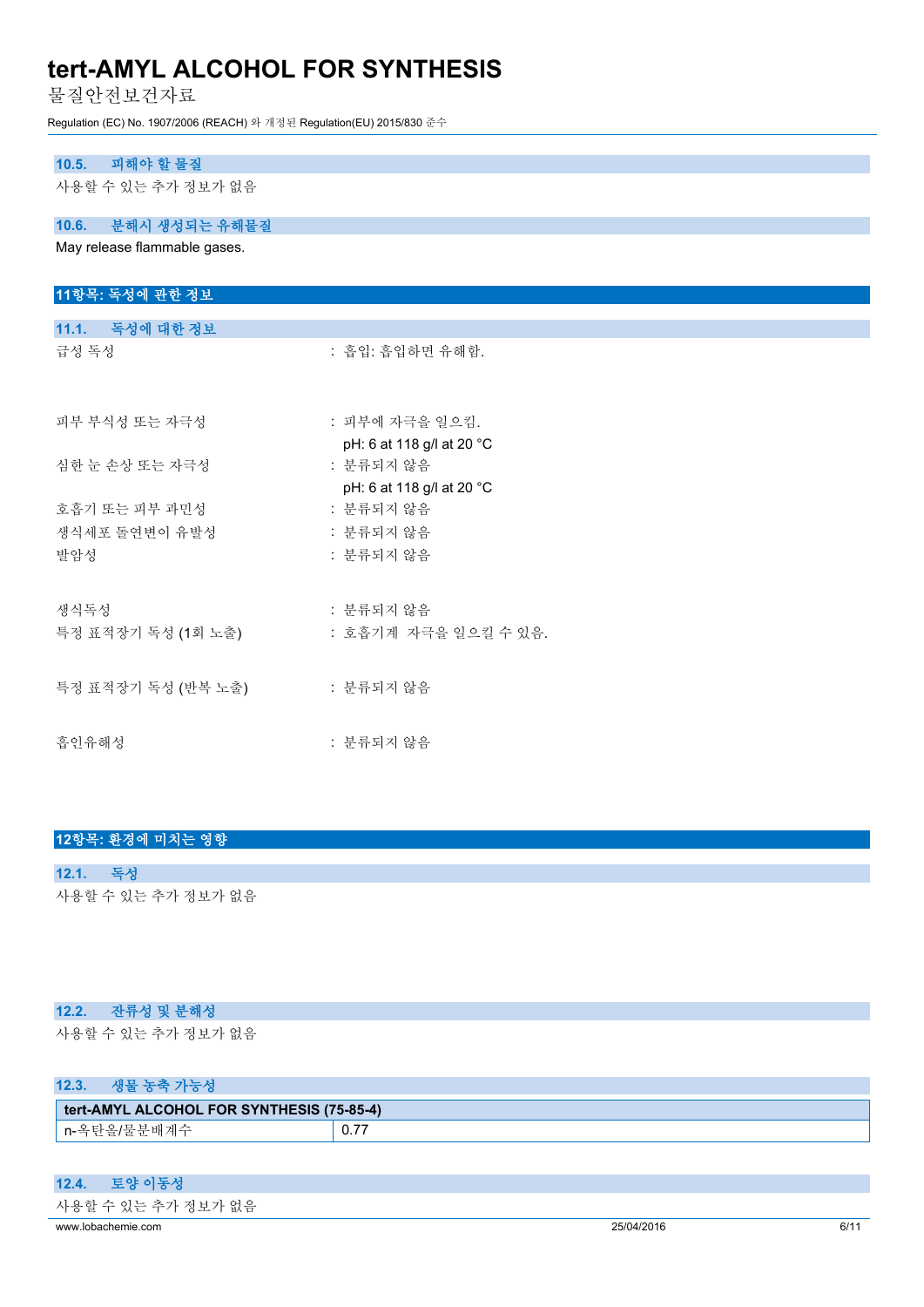물질안전보건자료

Regulation (EC) No. 1907/2006 (REACH) 와 개정된 Regulation(EU) 2015/830 준수

### **12.5. PBT 및 vPvB 평가 결과**

사용할 수 있는 추가 정보가 없음

| 12.6.<br>기타 유해 영향                  |                                                                             |
|------------------------------------|-----------------------------------------------------------------------------|
| 사용할 수 있는 추가 정보가 없음                 |                                                                             |
| 13항목: 폐기시 주의사항                     |                                                                             |
| 폐기물 처리법<br>13.1.                   |                                                                             |
| 제품/포장 폐기 권고사항                      | : 관련 법규에 명시된 내용에 따라 내용물과 용기를 폐기하시오.                                         |
| 추가 정보                              | : Handle empty containers with care because residual vapours are flammable. |
| 14항목: 운송에 필요한 정보                   |                                                                             |
| ADR / RID / IMDG / IATA / ADN 에 따름 |                                                                             |
| 14.1.<br>유엔 번호(UN No.)             |                                                                             |
| UN-번호(ADR)                         | : 1105                                                                      |
| UN-번호 (IMDG)                       | : 1105                                                                      |
| UN-번호(IATA)                        | : 1105                                                                      |
| UN-번호(ADN)                         | : 1105                                                                      |
| UN-번호(RID)                         | : 1105                                                                      |
| 유엔 적정 선적명<br>14.2.                 |                                                                             |
| 유엔 적정 선적명 (ADR)                    | : 펜탄올                                                                       |
| 유엔 적정 선적명 (IMDG)                   | : PENTANOLS                                                                 |
| 유엔 적정 선적명 (IATA)                   | : Pentanols                                                                 |
| 유엔 적정 선적명 (ADN)                    | : 펜탄올                                                                       |
| 유엔 적정 선적명 (RID)                    | : 펜탄올                                                                       |
| 운송 문서 기술 (ADR)                     | : UN 1105 펜탄올, 3, II, (D/E)                                                 |
| 운송 문서 기술 (IMDG)                    | : UN 1105 PENTANOLS, 3, II                                                  |
| 운송 문서 기술 (IATA)                    | : UN 1105 Pentanols, 3, II                                                  |
| 운송 문서 기술 (ADN)                     | : UN 1105 펜탄올, 3, II                                                        |
| 운송 문서 기술 (RID)                     | : UN 1105 펜탄올, 3, II                                                        |
| 운송에서의 위험성 등급<br>14.3.              |                                                                             |
| <b>ADR</b>                         |                                                                             |
| 운송 위험 분류 (ADR)                     | : 3                                                                         |
| 위험 라벨 (ADR)                        | : 3                                                                         |
|                                    |                                                                             |
| <b>IMDG</b>                        |                                                                             |
| 운송 위험 분류 (IMDG)                    | : 3                                                                         |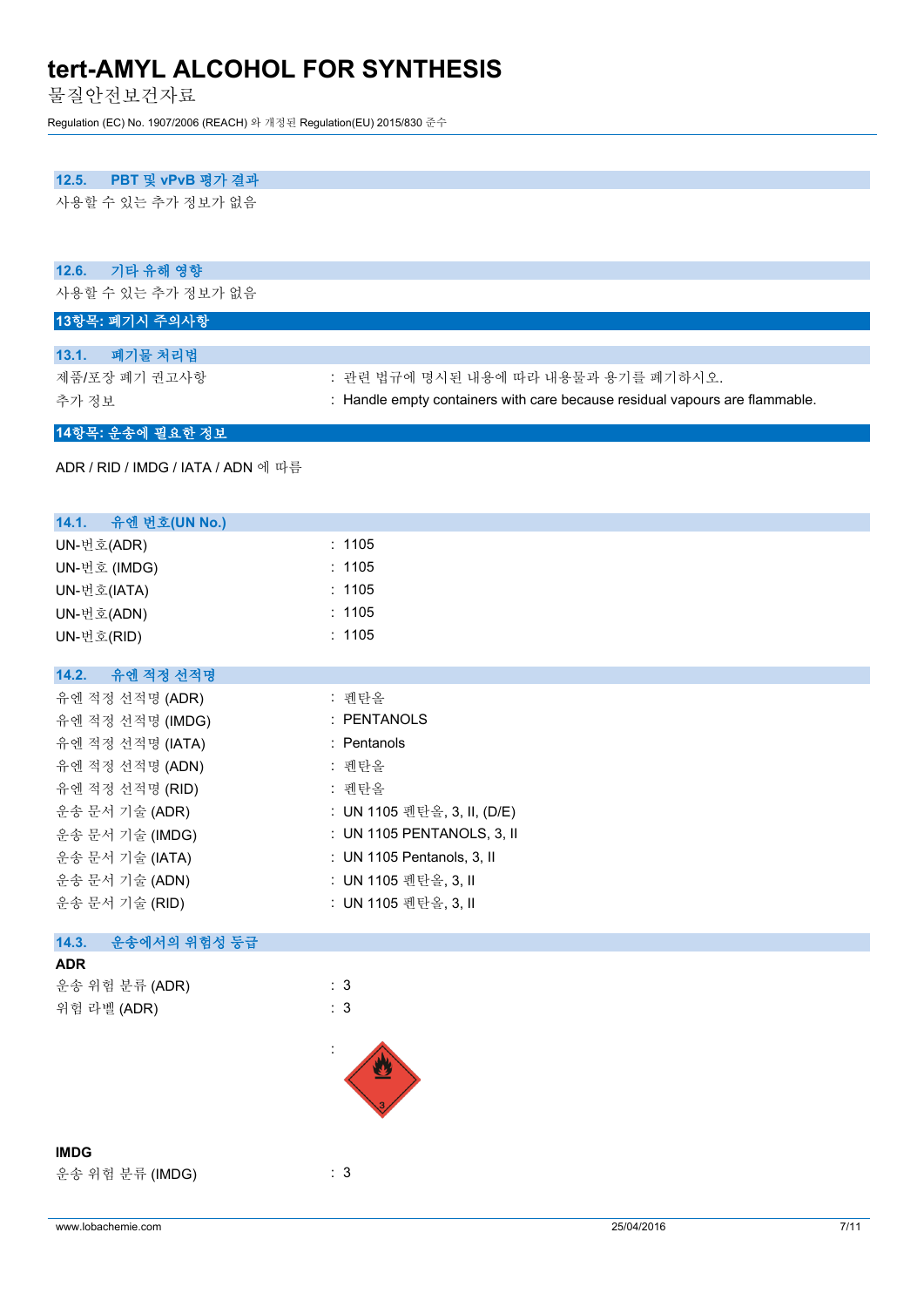물질안전보건자료

Regulation (EC) No. 1907/2006 (REACH) 와 개정된 Regulation(EU) 2015/830 준수



**- 내륙 수송**

분류 코드(ADR) : F1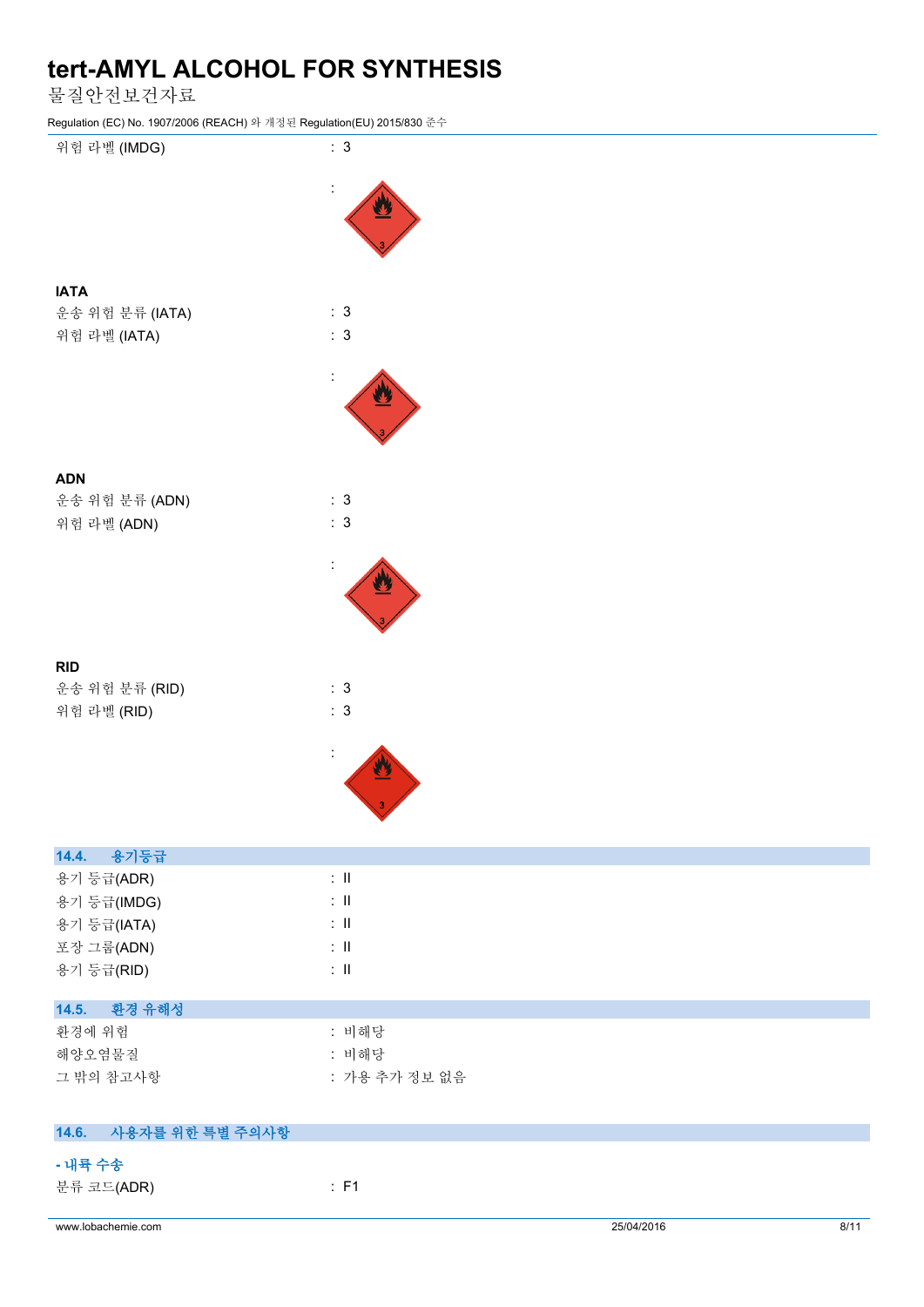물질안전보건자료

Regulation (EC) No. 1907/2006 (REACH) 와 개정된 Regulation(EU) 2015/830 준수

| 일정량(ADR)                              | : 11                                                                           |
|---------------------------------------|--------------------------------------------------------------------------------|
| 극소량(ADR)                              | : E2                                                                           |
| 포장 지침(ADR)                            | : P001, IBC02, R001                                                            |
| 공동 포장 관련 특별 규정(ADR)                   | : MP19                                                                         |
| 휴대용 탱크 및 대량 용기(ADR)                   | : T4                                                                           |
| 휴대용 탱크 및 대량 용기 특별 조항(ADR) : TP1, TP29 |                                                                                |
| 탱크 코드(ADR)                            | : LGBF                                                                         |
| 탱크 운반용 차량                             | $:$ FL                                                                         |
| 운송 범주(ADR)                            | $\therefore$ 2                                                                 |
| 운송 관련 특별 조항 - 운영(ADR)                 | : S2, S20                                                                      |
| 위험 식별 번호(Kemler 번호)                   | : 33                                                                           |
| Orange plates (운반차량표시)                | 33<br>1105                                                                     |
| 터널 제한 코드 (ADR)                        | : D/E                                                                          |
| EAC 코드                                | $: \cdot3YE$                                                                   |
| - 해상 운송                               |                                                                                |
| 한정 수량(IMDG)                           | : 1L                                                                           |
| 극소량(IMDG)                             | $\therefore$ E2                                                                |
| 포장 지침 (IMDG)                          | : P001                                                                         |
| IBC 포장 지침(IMDG)                       | : IBC02                                                                        |
| 탱크 지침 (IMDG)                          | : T4                                                                           |
| 탱크 특별 지침 (IMDG)                       | : TP1, TP29                                                                    |
| EmS-No. (화재)                          | $: F-E$                                                                        |
| EmS-No. (유출)                          | $: S-D$                                                                        |
| 적재 범주 (IMDG)                          | $\therefore$ B                                                                 |
| 특성과 준수사항 (IMDG)                       | : Colourless liquids with a strong odour. Immiscible with water. tertiary-AMYL |
|                                       | ALCOHOL: flashpoint 19°C to 21°C c.c.                                          |
| MFAG-번호                               | : 129                                                                          |
| - 항공 운송                               |                                                                                |
| PCA 예상 수량(IATA)                       | $\therefore$ E2                                                                |
| PCA 제한 수량(IATA)                       | : Y341                                                                         |
| PCA 제한 수량 최대 순수량(IATA)                | : 1L                                                                           |
| PCA 포장 지침(IATA)                       | : 353                                                                          |
| PCA 최대 순수량(IATA)                      | : 5L                                                                           |
| CAO 포장 지침(IATA)                       | : 364                                                                          |
| CAO 최대 순수량(IATA)                      | : 60L                                                                          |
| 특별 규정(IATA)                           | : A3                                                                           |
| ERG 코드(IATA)                          | : 3L                                                                           |
| - 국내 수로 운송                            |                                                                                |
| 분류 코드(ADN)                            | : F1                                                                           |
| 일정량(ADN)                              | : 1L                                                                           |
| 극소량(ADN)                              | $\therefore$ E2                                                                |
| 필수 장비(ADN)                            | $:$ PP, EX, A                                                                  |
| 환기(ADN)                               | : VE01                                                                         |
| 청색 원뿔/조명등 갯수(ADN)                     | $\therefore$ 1                                                                 |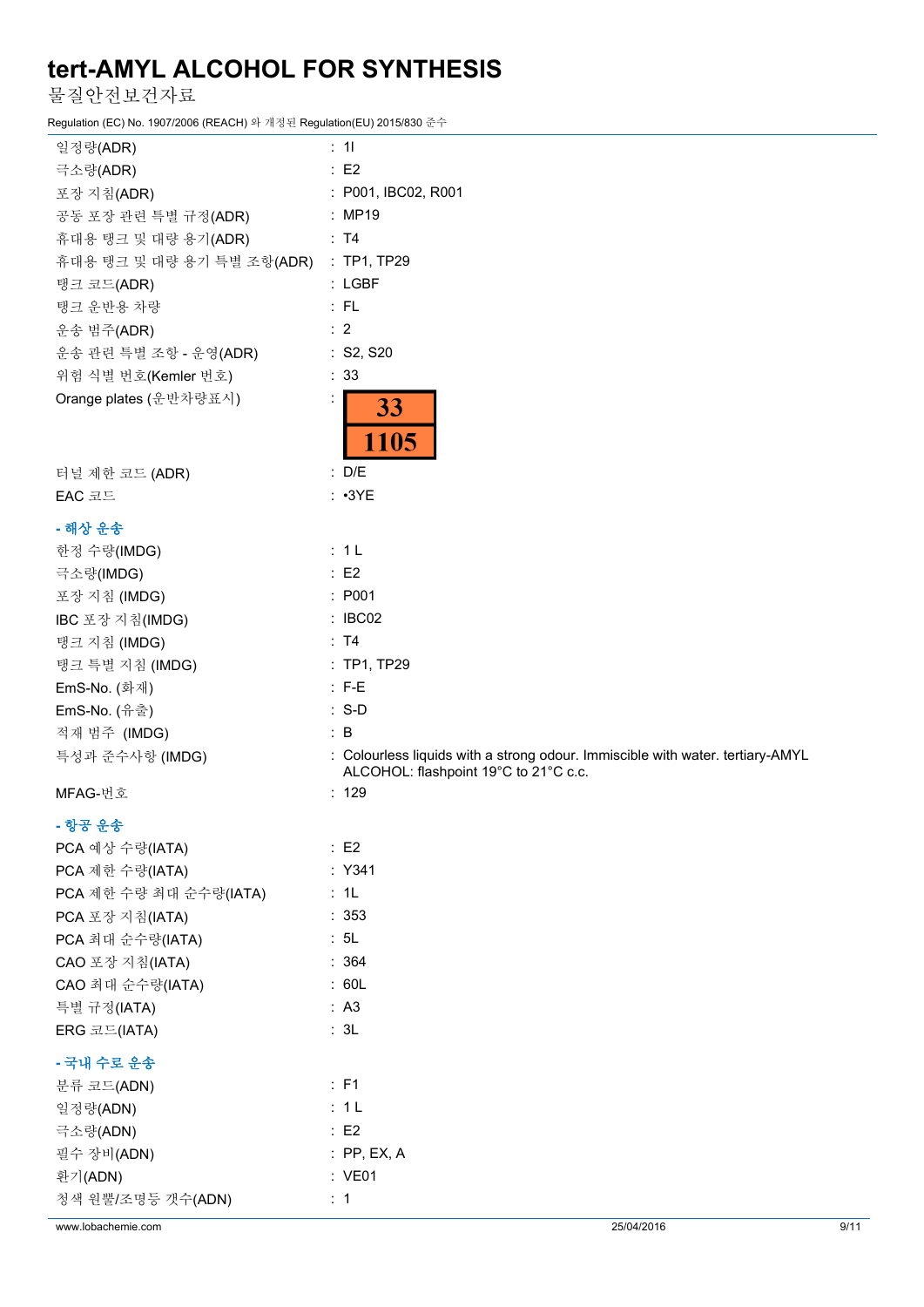물질안전보건자료

Regulation (EC) No. 1907/2006 (REACH) 와 개정된 Regulation(EU) 2015/830 준수

| - 철도 수송                   |                     |
|---------------------------|---------------------|
| 분류 코드(RID)                | $:$ F1              |
| 한정 수량(RID)                | : 1L                |
| 극소량(RID)                  | : E2                |
| 포장 지침 (RID)               | : P001, IBC02, R001 |
| 공동 포장 관련 특별 규정(RID)       | : MP19              |
| 휴대용 탱크 및 대량 용기(RID)       | : T4                |
| 휴대용 탱크 및 대량 용기 특별 조항(RID) | $:$ TP1, TP29       |
| RID 탱크용 탱크 코드(RID)        | $:$ LGBF            |
| 운송 범주(RID)                | : 2                 |
| 특급 수송물                    | $\therefore$ CE7    |
| 위험물 식별 번호 (RID)           | : 33                |

#### **14.7. MARPOL 73/78 별첨 II 및 IBC 코드에 따른 대량 운송**

### 해당없음

## **15항목: 법적 규제현황**

### **15.1. 안전, 보건 및 환경과 관련하여 단일물질 또는 혼합물에 대한 특별 규정/법규**

#### **15.1.1. EU 규정**

REACH의 부속서 XVII 제한물질 목록에 없음

tert-AMYL ALCOHOL FOR SYNTHESIS 은(는) REACH 허가 후보 물질 목록에 등재되어 있지 않습니다 tert-AMYL ALCOHOL FOR SYNTHESIS 은(는) REACH 부록 XIV에 등재되어 있지 않습니다

## **15.1.2. 국가 규정**

#### **독일**

연방 이미시온방지법 12차 시행령 - : 12차 BlmSchV(배출 방지 법령) (심각한 사고에 대한 규정) 미대상 12.BImSchV

#### **네덜란드**

| SZW-lijst van kankerverwekkende stoffen                                                 | : 미등재 물질    |
|-----------------------------------------------------------------------------------------|-------------|
| SZW-lijst van mutagene stoffen                                                          | : 미등재 물질    |
| NIET-limitatieve lijst van voor de<br>voortplanting giftige stoffen - Borstvoeding      | : 미등재 물질    |
| NIET-limitatieve lijst van voor de<br>voortplanting giftige stoffen -<br>Vruchtbaarheid | : 미등재 물질    |
| NIET-limitatieve lijst van voor de<br>voortplanting giftige stoffen - Ontwikkeling      | : 미등재 물질    |
| 덴마크                                                                                     |             |
| Class for fire hazard                                                                   | : Class I-1 |

| Store unit |  |  | : 1 liter |  |  |  |
|------------|--|--|-----------|--|--|--|